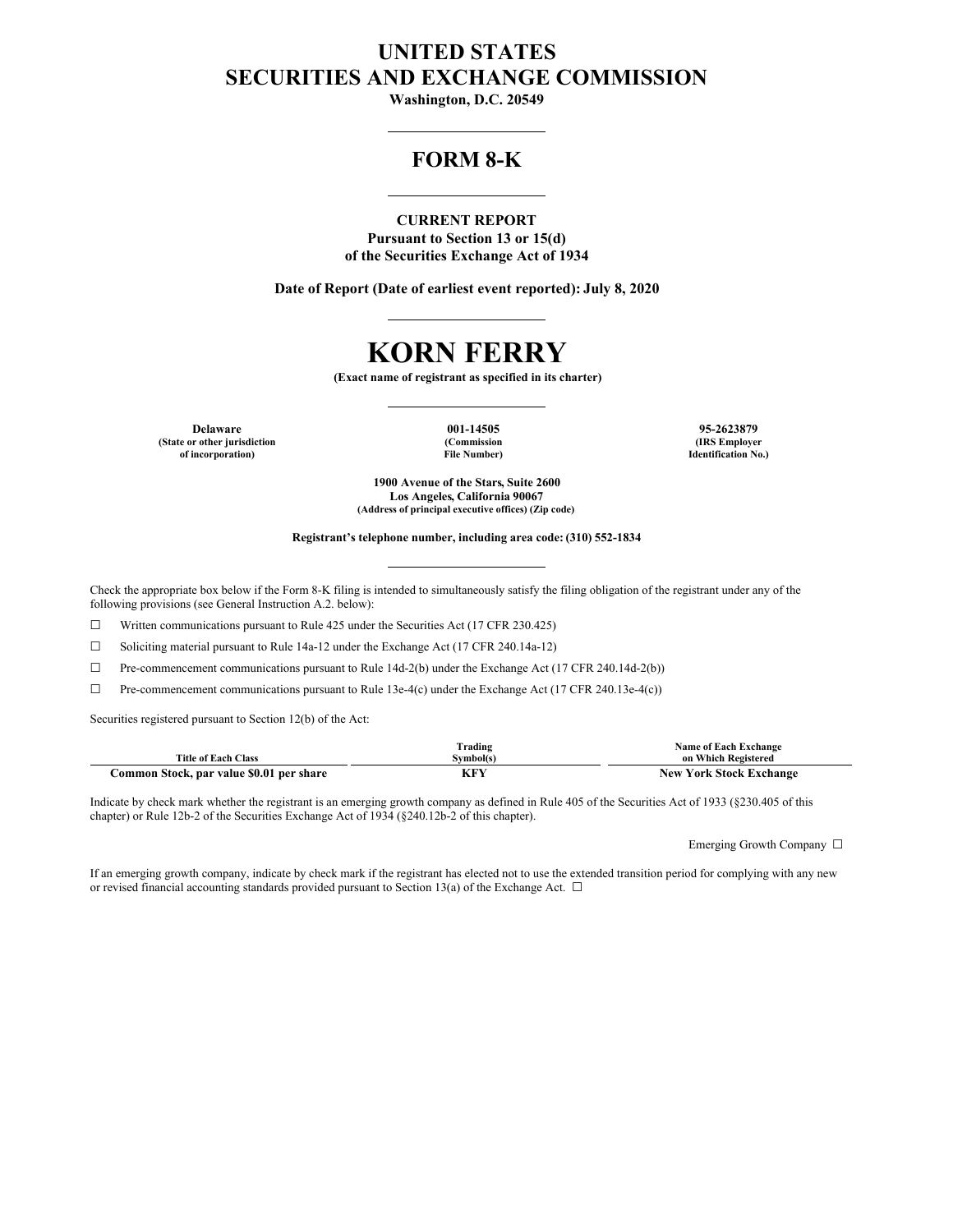#### Item 5.02 Departure of Directors or Certain Officers; Election of Directors; Appointment of Certain Officers; Compensatory Arrangements of **Certain Officers.**

(e)

As previously disclosed by Korn Ferry, a Delaware corporation (the "Company"), each of its named executive officers agreed that, effective May 1, 2020, each named executive officer's base salary would be reduced by 50%. These reductions were originally scheduled to be effective through August 31, 2020. The named executive officers executed amendments to their existing employment agreements and letters, as applicable, formalizing such base salary reductions and acknowledging that such reductions would not trigger any good reason or other constructive termination rights.

As the Company continues to take steps to address the challenging economic environment created by COVID-19, the Company and each of its named executive officers have agreed to extend the reductions in base salary by 50% through December 31, 2020. The named executive officers have executed amendments to their existing employment arrangements documenting this extension. Other than extending the duration of the base salary reductions, the terms and conditions of the executive officers' existing employment arrangements remain in full force and effect.

The foregoing description of the amendments is qualified in its entirety by reference to the full text of the amendments, which are attached hereto as Exhibits 10.1, 10.2, 10.3 and 10.4.

#### **Item 9.01 Financial Statements and Exhibits.**

(d) Exhibits

- Exhibit 10.1 Extension Amendment to Gary Burnison Amended and Restated [Employment](#page-3-0) Agreement.
- Exhibit 10.2 Extension Amendment to Robert Rozek [Employment](#page-4-0) Agreement.
- Exhibit 10.3 Extension [Amendment](#page-5-0) to Byrne Mulrooney Letter Agreement.
- Exhibit 10.4 Extension [Amendment](#page-6-0) to Mark Arian Letter Agreement.

Exhibit 104 The cover page from this Current Report on Form8-K, formatted in Inline XBRL (included as Exhibit 101).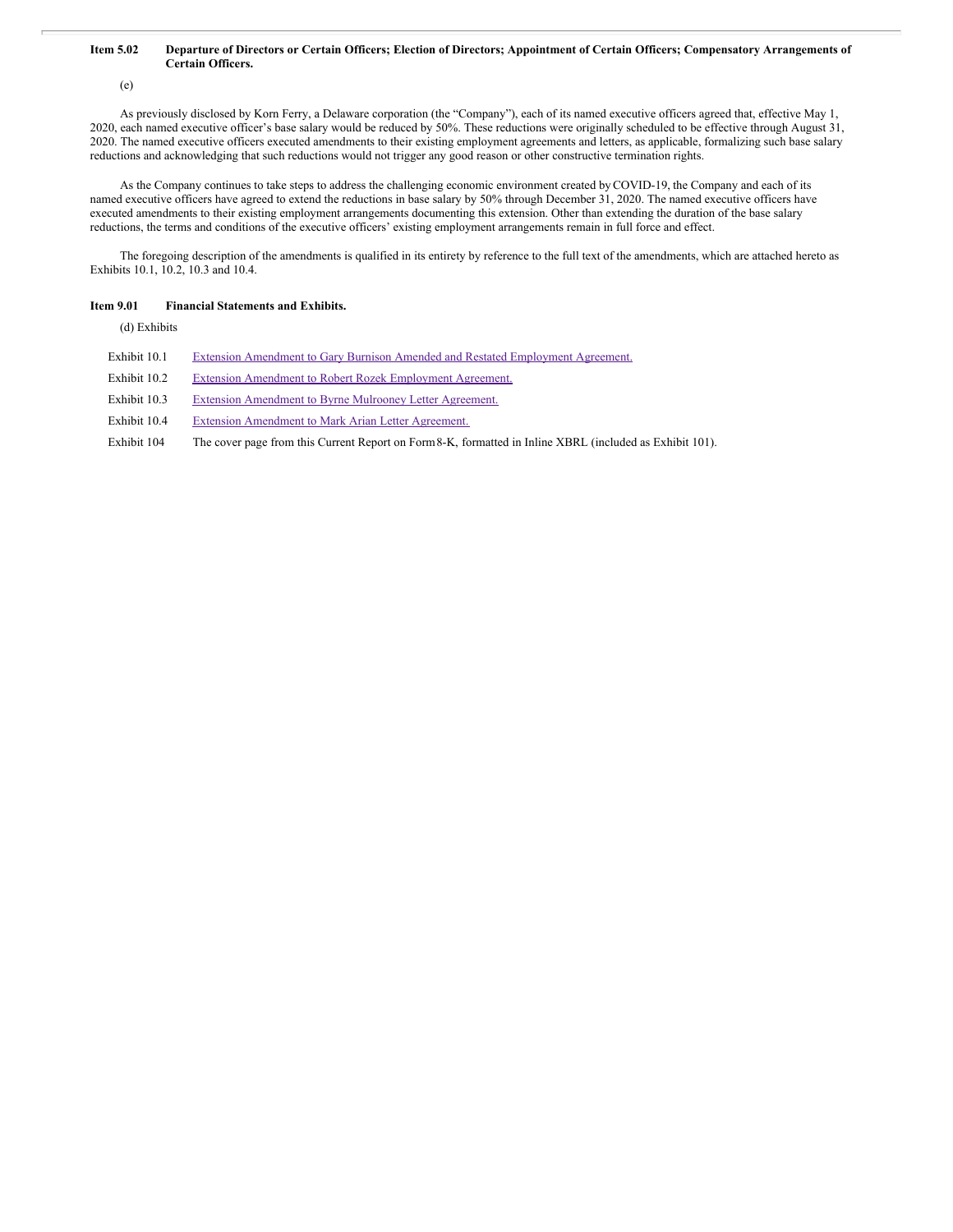#### **SIGNATURES**

Pursuant to the requirements of the Securities Exchange Act of 1934, the registrant has duly caused this report to be signed on its behalf by the undersigned hereunto duly authorized.

#### **KORN FERRY** (Registrant)

Date: July 10, 2020

/s/ Jonathan Kuai<br>(Signature)

Name: Jonathan Kuai Title: General Counsel and Corporate Secretary, Managing Director - Business Affairs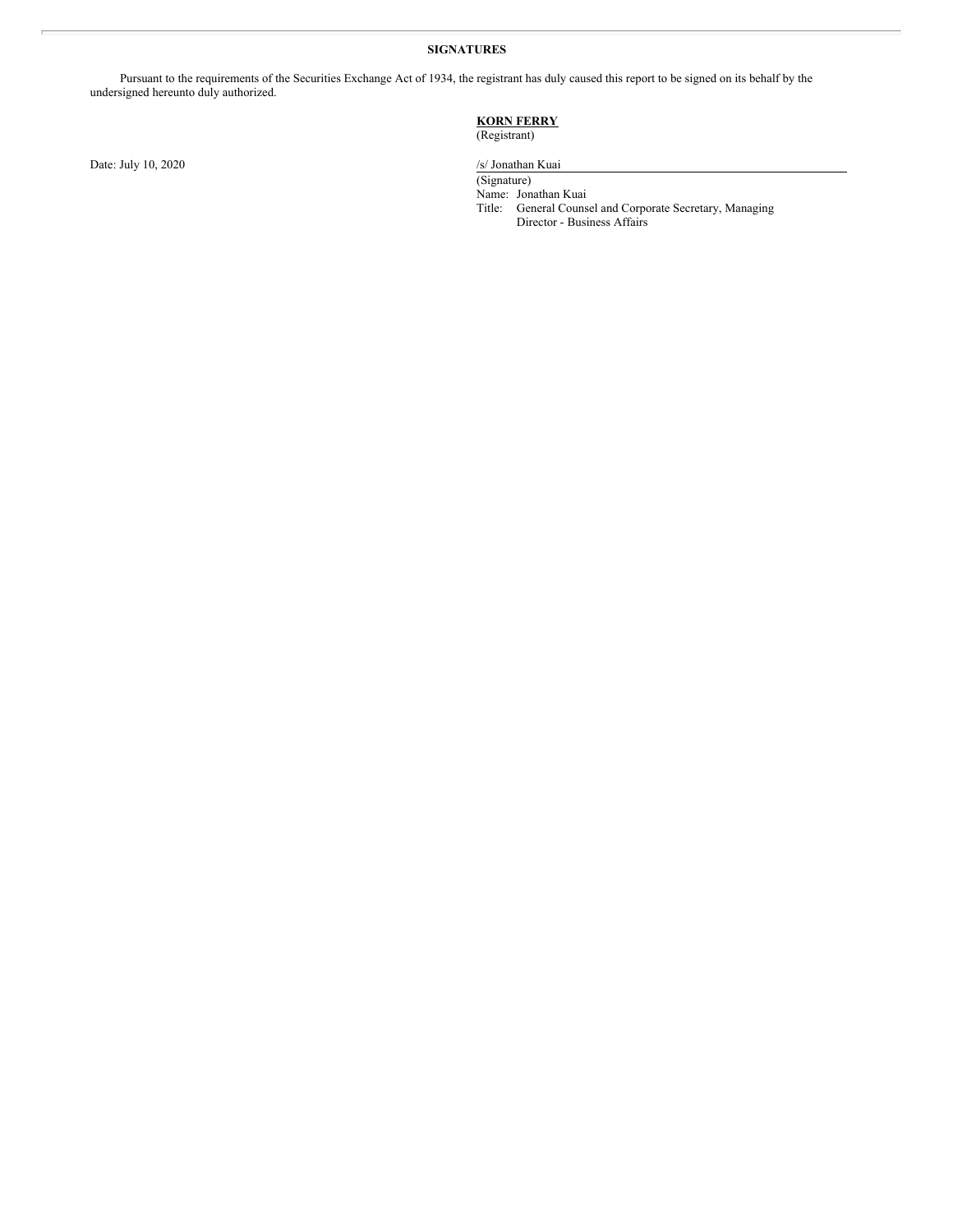<span id="page-3-0"></span>Gary Burnison c/o Korn Ferry 1900 Avenue of the Stars, Suite 2600 Los Angeles, CA 90067

RE: Amended and Restated Employment Agreement dated as of March 30, 2018 between Korn Ferry ("Korn Ferry") and Gary Burnison ("Employment *Agreement") and the Letter Agreement dated as of April 14, 2020*

Dear Gary:

Reference is made to the Letter Agreement, dated April 14, 2020, between you and Korn Ferry, which amended the applicable terms and conditions of your Employment Agreement (the "Employment Agreement Amendment"). This letter amends the Employment Agreement Amendment by deleting the reference to "August 31, 2020" and substituting in its stead "December 31, 2020", having the effect of extending the temporary reduction of your annual rate of base salary described in the Employment Agreement Amendment through December 31, 2020. It is agreed that the extension of the temporary salary reduction above shall not, alone, be a basis for Good Reason or any constructive termination claim and does not constitute Good Reason under your Employment Agreement. Except as expressly modified by this letter, the terms and conditions set forth in the Employment Agreement and the Employment Agreement Amendment remain in full force and effect and are incorporated herein by reference.

Please indicate your acceptance of this letter agreement amending your Employment Agreement and the Employment Agreement Amendment by signing and dating a copy of this letter agreement in the spaces provided below and returning such signed and dated copy to me. I thank you for your continued commitment to Korn Ferry.

> Sincerely, /s/ Christina Gold Christina Gold

ACCEPTED AND AGREED TO:

/s/ Gary D. Burnison July 9, 2020 Gary D. Burnison Date of Signature Date of Signature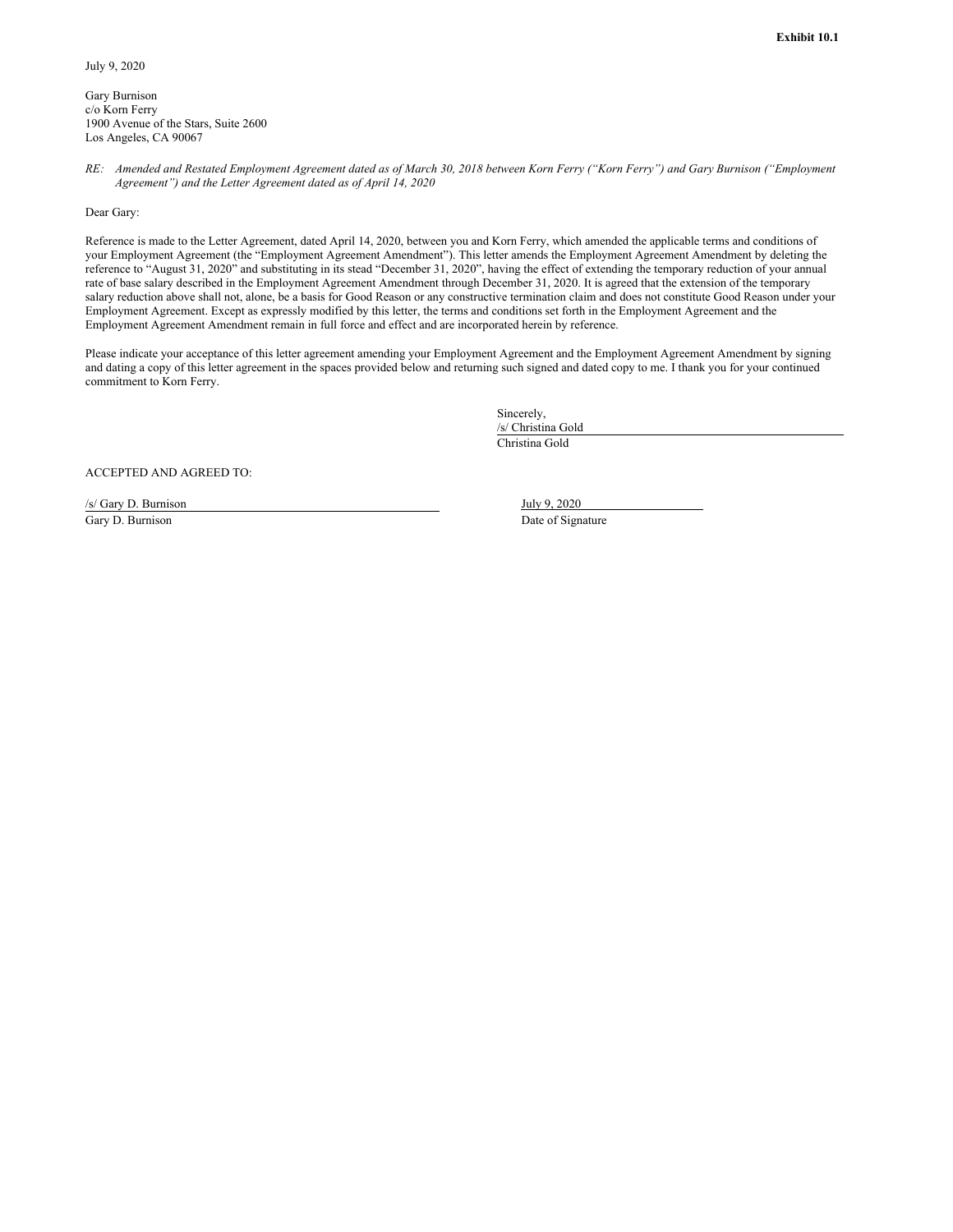<span id="page-4-0"></span>Robert Rozek c/o Korn Ferry 1900 Avenue of the Stars, Suite 2600 Los Angeles, CA 90067

Re: Employment Agreement dated as of February 6, 2012 between Korn Ferry ("Korn Ferry") and Robert Rozek, as amended by that Amendment thereto dated as of December 28, 2015("Employment Agreement") and the Letter Agreement dated as of April 14, 2020

Dear Bob:

Reference is made to the Letter Agreement, dated April 14, 2020, between you and Korn Ferry, which amended the applicable terms and conditions of your Employment Agreement (the "Employment Agreement Amendment"). This letter amends the Employment Agreement Amendment by deleting the reference to "August 31, 2020" and substituting in its stead "December 31, 2020", having the effect of extending the temporary reduction of your annual rate of base salary described in the Employment Agreement Amendment through December 31, 2020. It is agreed that the extension of the temporary salary reduction above shall not, alone, be a basis for Good Reason or any constructive termination claim and does not constitute Good Reason under your Employment Agreement. Except as expressly modified by this letter, the terms and conditions set forth in the Employment Agreement and the Employment Agreement Amendment remain in full force and effect and are incorporated herein by reference.

Please indicate your acceptance of this letter agreement amending your Employment Agreement and the Employment Agreement Amendment by signing and dating a copy of this letter agreement in the spaces provided below and returning such signed and dated copy to me. I thank you for your continued commitment to Korn Ferry.

Sincerely,

/s/ Jonathan Kuai Jonathan Kuai

ACCEPTED AND AGREED TO:

/s/ Robert P. Rozek July 8, 2020 Robert P. Rozek Date of Signature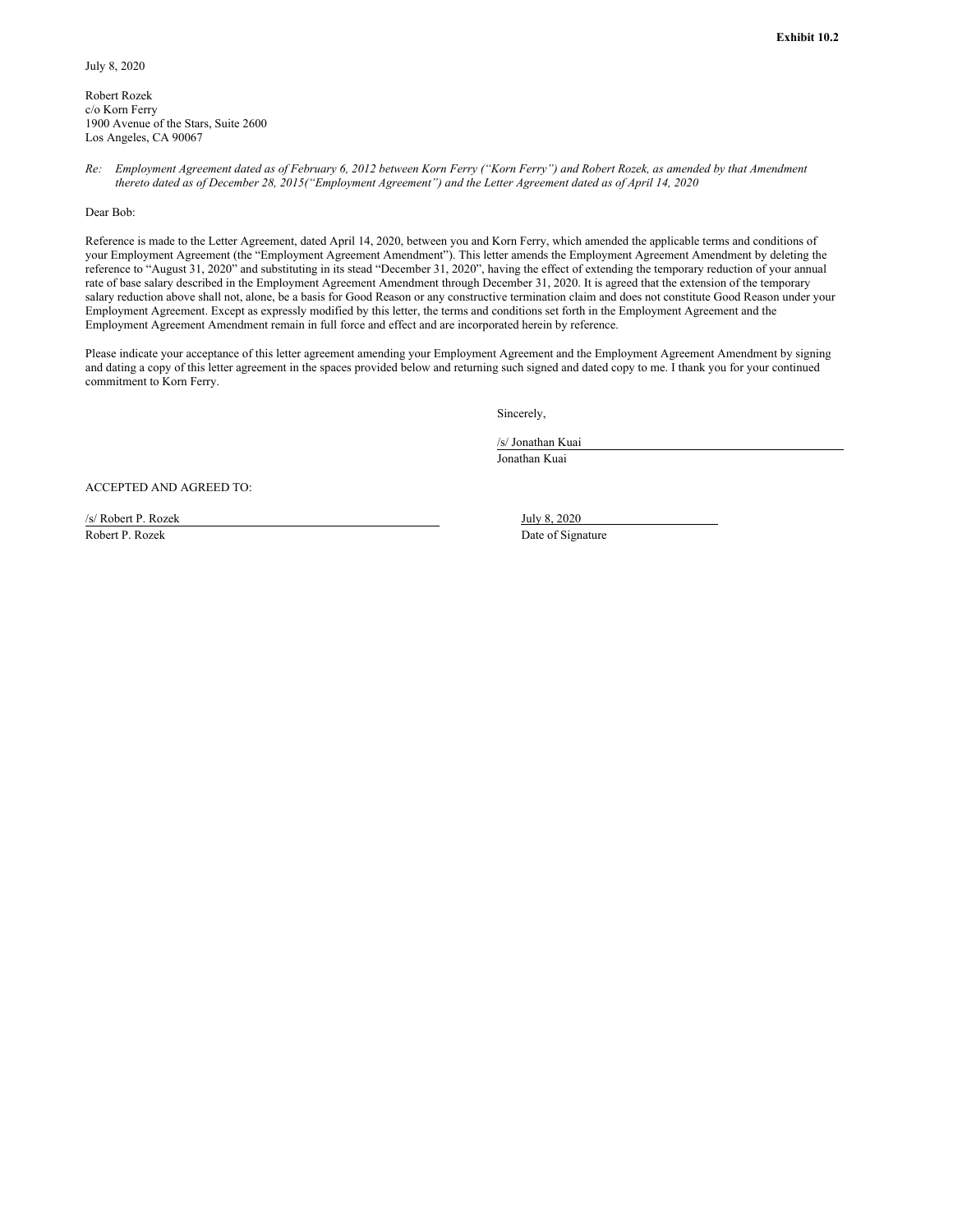<span id="page-5-0"></span>Byrne Mulrooney c/o Korn Ferry 1900 Avenue of the Stars, Suite 2600 Los Angeles, CA 90067

Re: Employment Letter dated as of June 26, 2014 between Korn Ferry ("Korn Ferry") and Byrne Mulrooney, as amended by any changes made to certain terms described therein but not documented as formal amendments to the terms thereof ("Employment Letter") and the Letter Agreement *dated as of April 14, 2020*

#### Dear Byrne:

Reference is made to the Letter Agreement, dated April 14, 2020, between you and Korn Ferry, which amended the applicable terms and conditions of your Employment Letter (the "Employment Letter Amendment"). This letter amends the Employment Letter Amendment by deleting the reference to "August 31, 2020" and substituting in its stead "December 31, 2020", having the effect of extending the temporary reduction of your annual rate of base salary described in the Employment Letter Amendment through December 31, 2020. It is agreed that the extension of the temporary salary reduction above shall not, alone, be a basis for Good Reason or any constructive termination claim and does not constitute Good Reason under your Employment Letter. Except as expressly modified by this letter, the terms and conditions set forth in the Employment Letter and the Employment Letter Amendment remain in full force and effect and are incorporated herein by reference.

Please indicate your acceptance of this letter agreement amending your Employment Letter and the Employment Letter Amendment by signing and dating a copy of this letter agreement in the spaces provided below and returning such signed and dated copy to me. I thank you for your continued commitment to Korn Ferry.

Sincerely,

/s/ Jonathan Kuai

Jonathan Kuai

ACCEPTED AND AGREED TO:

/s/ Byrne Mulrooney July 9, 2020 Byrne Mulrooney Date of Signature Date of Signature